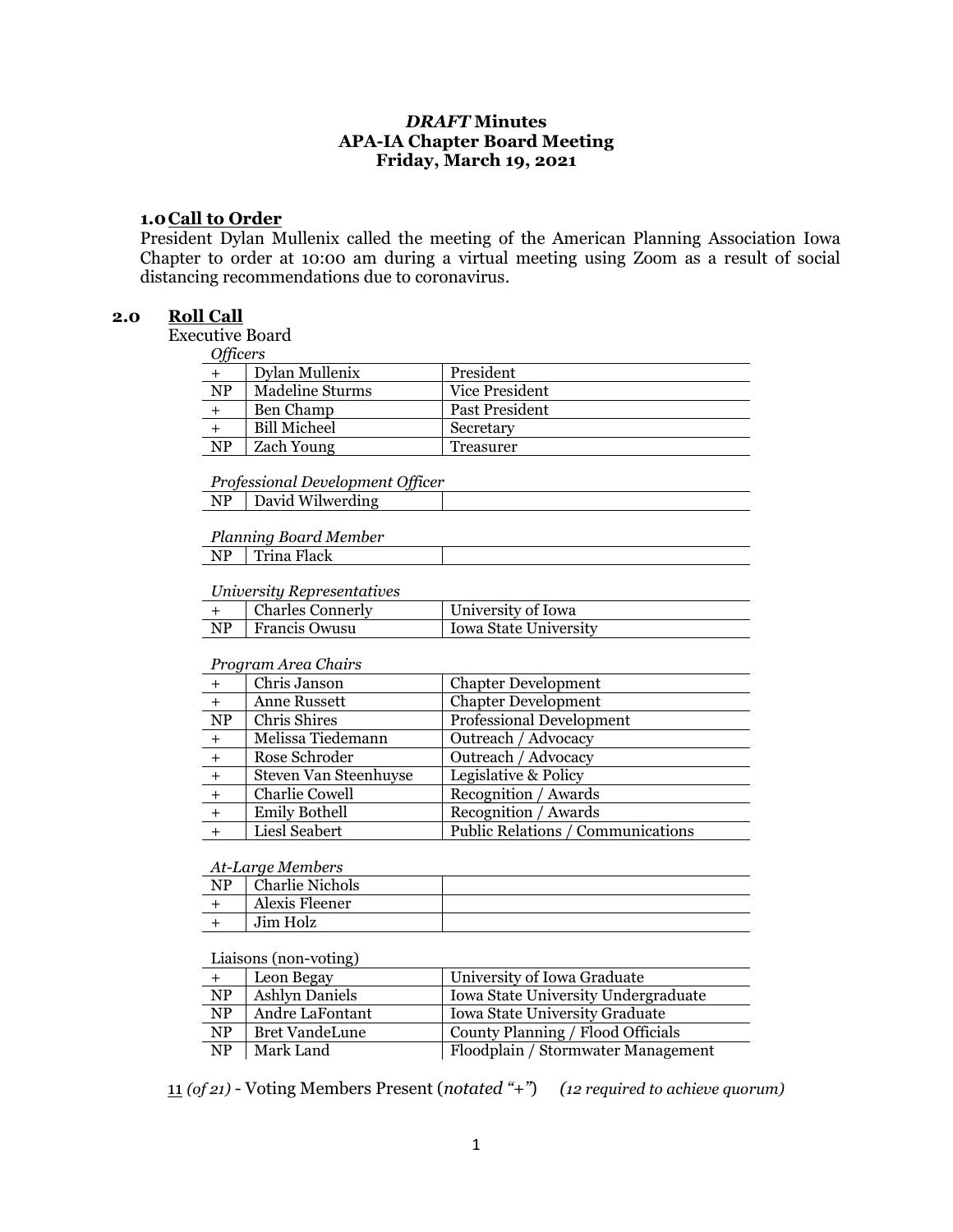# **3.0 Introduction and Welcoming of Any Guests/Others**

Dylan Mullenix asked if there were any guests and recognized Michael Delp Liaison to the Board from the Diversity/Equity/Inclusion Committee.

# **4.0 Approval of Agenda and Minutes**

- 4.1 Approval of Agenda for Friday, March 19, 2021. *Motion by Holz, seconded by Connerly. Unanimous Approval.*
- 4.2 Approval of the Minutes, as read, from Friday, January 15, 2021. *Motion by Holz, seconded by Connerly. Unanimous Approval.*

## **5.0 APA Iowa Membership Forum/Input**

Mullenix opened the floor for membership input. No discussion.

## **6.0 Business Items**

Mullenix acknowledged the fact that no Business Items were listed on the meeting's agenda and moved on to Discussion Items.

## **7.0 Discussion Items**

## 7.1 Preliminary APA-IA Membership Survey Results

Mullenix indicated that the APA-IA Board issued a survey several weeks prior which closed on March 18. – Champ joined the meeting – 123 of the approximately 400 members responded to the survey (half of those members are students). The Board worked with the DEI Committee to add their questions to the survey. Mullenix indicated that an omission occurred on a question about sexual orientation ("heterosexual" was not included as an option) which was added.

Mullenix started walking through some of the survey questions with the group related to education, tenure, length of APA membership, etc. - Begay joined the meeting - Daniels joined the meeting - Micheel asked if there was any indication as to which sector of employers most often don't pay for their employees membership, AICP, CM credits, level of satisfaction with APA, etc.? Mullenix indicated that more analysis is needed to determine an answer.

Russett commented that even though that the answers were predominantly positive, but for those that indicated that they were not having a positive experience there is not a follow-up question to determine why they are dissatisfied. Connerly asked how many people responded that they were not satisfied. Mullenix indicated that approx. 3 individuals and Connerly indicated that the individual that responded could have misinterpreted the scale or responded that way as a result of COVID.

Mullenix discussed the question that asked about APA-IA in-person Conference attendance in 2021. Mullenix discussed the survey question about the frequency which members visited the website. Connerly commented that the survey did not provide an option between never and monthly.

Mullenix indicated that we need to follow-up with the individuals that put their name in indicating that they were interested in getting more involved with the Board. Russett asked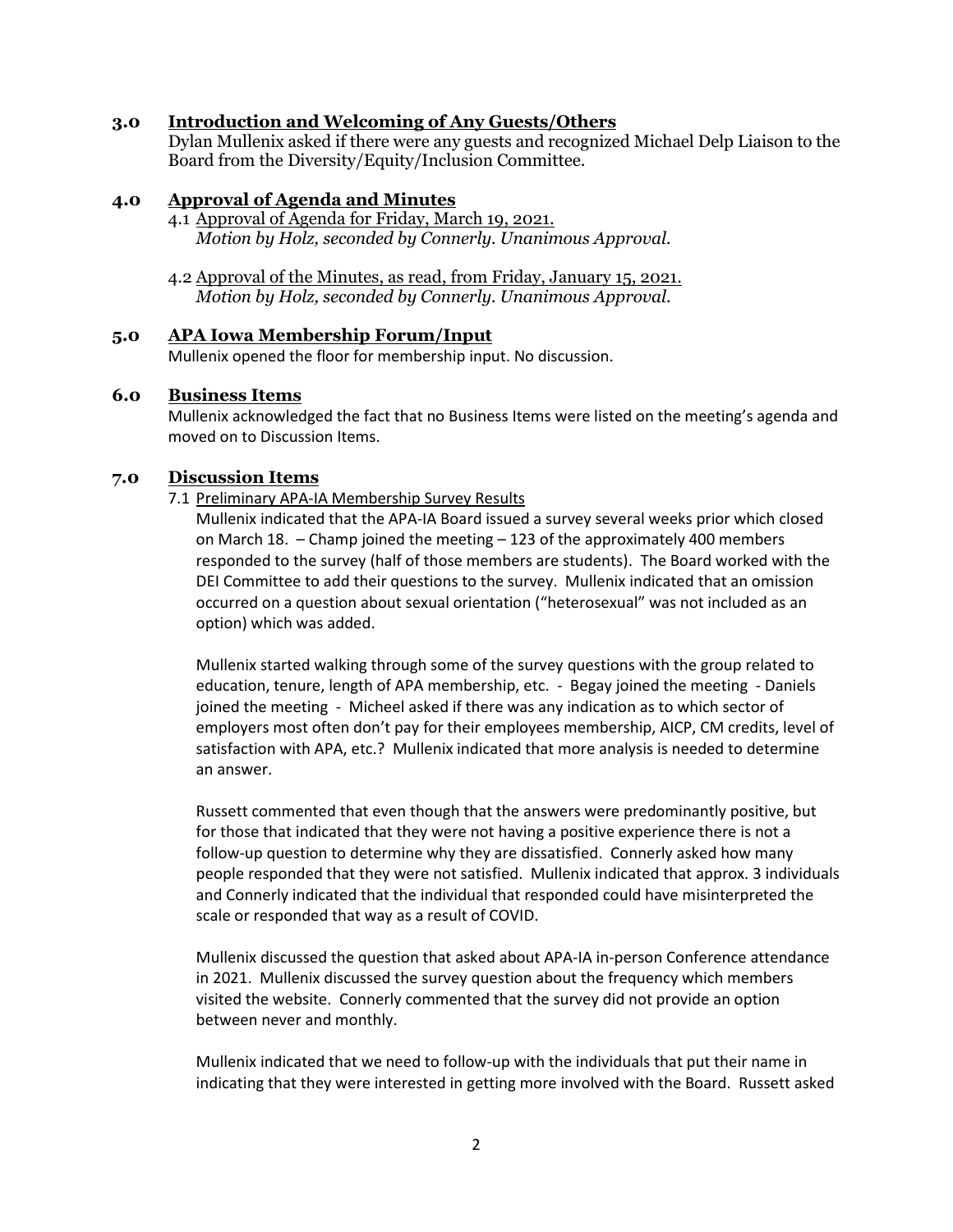if we could pull out non-white from the respondents who answered the question related to safe space to see how they responded.

Mullenix mentioned that he would ensure that if someone wanted access to the data to make a request to him and he would get it to them.

#### 7.2 Diversity Equity and Inclusion Sub-Committee Report

Mullenix gave Delp the floor. Delp indicated that the DEI Committee approved their Mission and Vision Statement at the meeting on March 18. Delp outlined the Committee's discussion on the DEI webpage. There was general consensus to be "attached" to the main APA-IA webpage. – Schroder joined the meeting - Delp explained that the DEI Committee is finalizing their recommendation to the Board on DEI training for the Board. Mullenix spoke a bit more about responding to events related to social justice and grounding any response to the AICP code of ethics. Mullenix also indicated that the Board should discuss if the DEI training should be offered in subsequent years to the entire membership after the Board has gone through the training and if we should do it at the conference. Russett mentioned that the quote for the training is for a virtual session for around 20 individuals so changes may need to be made.

Siebert mentioned that female planners are going to be spotlighted during Women's History Month. May is Asian and Pacific Islander Heritage Month.

Micheel mentioned that we could combine the DEI Training and the Keynote Speaker at the APA-IA Conference. This would be a way to provide the DEI training to the membership.

- Cowell joined the meeting -

#### 7.3 2021 APA-IA Conference Preparation Update

Mullenix indicated that Sturms was not present and Kristina indicated that she has been looking into menus and food to get an idea of what we will do for that. Mullenix mentioned that we were also waiting to get the survey results back to make decisions on details of the conference.

Van Steenhuyse suggested we reach out to the Iowa Rural Water Conference organizers to see how their in-person conference went.

#### 7.4 APA-IA Participation in Consolidated Elections

Mullenix indicated that every two years we participate in elections and that process is starting and more information will come out soon.

#### 7.5 Directors and Officers Insurance Update

Kristina indicated that the Board was searching for a new policy to more appropriately mitigate the types of risks that the organization faces resulting from conferences, etc. A new policy has been found and the old policy has been cancelled. We now have a general liability policy that provides the necessary certificate of insurance for the conference and the add-on of the officers and directors insurance.

#### **Officers Reports**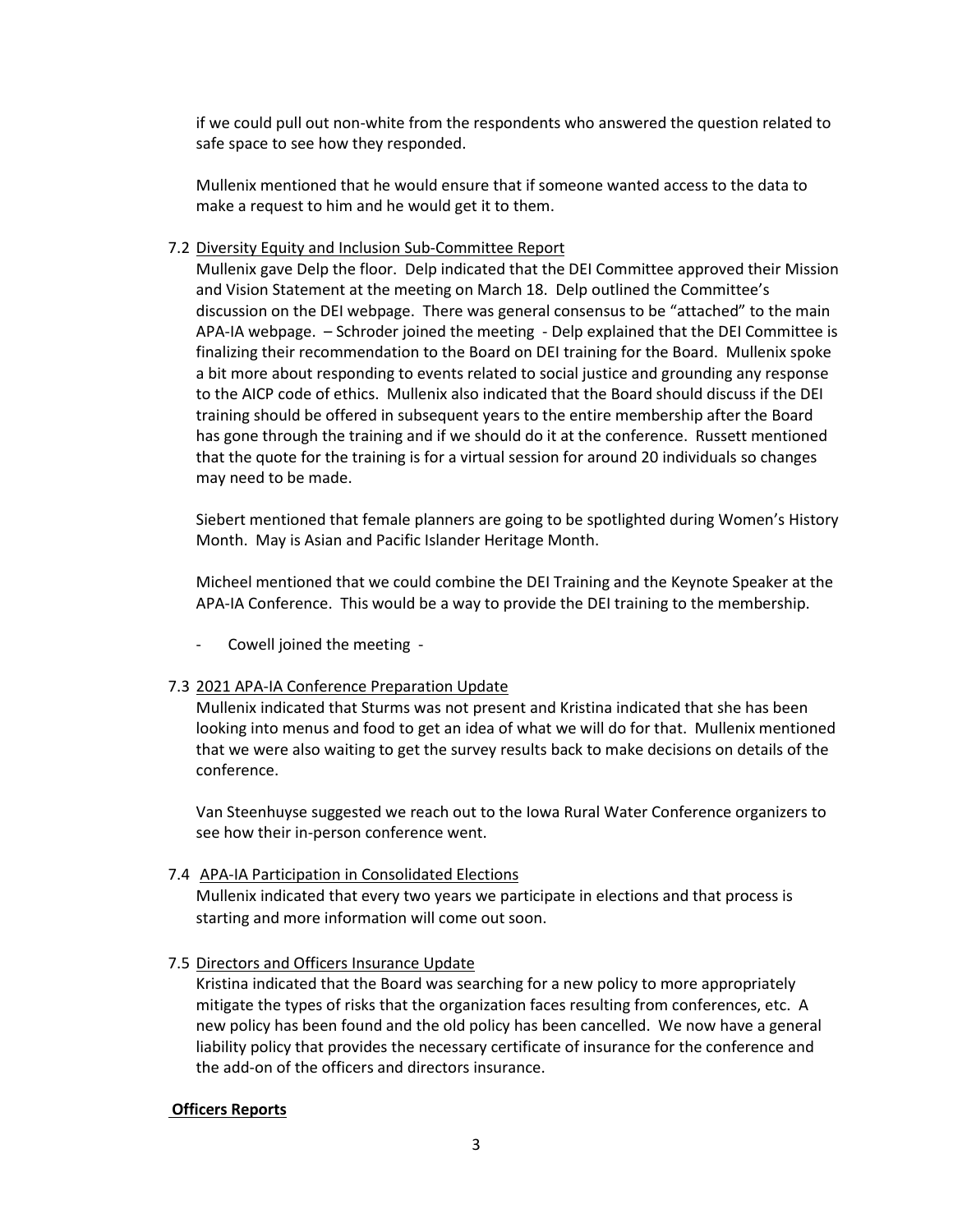# 8.1 President (Mullenix)

Mullenix mentioned the discussion of a possible Conflict of Interest Policy and asked Kristina to look into it. Mullenix mentioned that he turned in the Chapter Performance criteria to APA National that is required annually. Mullenix also mentioned that Allison Van Pelt has been identified as the APA-IA Chapter Climate Champion.

Mullenix mentioned that he is on the Iowa Council for Automated Transportation and one of the tasks for that group is to ensure that automated transportation is considered in plans across the state and they are putting together a checklist to accomplish this. Mullenix has also asked Rose to join that group.

Mullenix reminded everyone to refer to the work plan and get him descriptions of their role in the board.

- 8.2 Vice President (Sturms) Sturms is absent.
- 8.3 Immediate Past-President (Champ) No report.
- 8.4 Secretary (Micheel) No report

#### 8.5 Treasurer (Young)

8.5.1 Chapter Treasurers Report – *Attachment-*Young is absent and Mullenix asked for a motion to receive and accept the report.

*Motion to receive and file the report by Siebert, seconded by Connerly Approved unanimously.*

Mullenix pointed out that a quorum was now present at the meeting and asked to go back and approve the agenda and the minutes.

#### **9.0 Executive Board Reports**

9.1 Professional Development (Wilwerding)

Mullenix indicated that Wilwerding was not present at the meeting, however, he did include on the last page of the packet a list of people who are eligible for FAICP. If we want to sponsor someone that we should think about doing so.

- 9.2 Planning Board Member (Flack) Flack not present.
- 9.3 University of Iowa (Connerly)

Connerly explained that they are trying to get through the semester and faculty are being told that they will be back in the classroom in the fall. Connerly also indicated that they hired a new faculty member to teach primarily the Master of Public Affairs curriculum and will be joining this fall.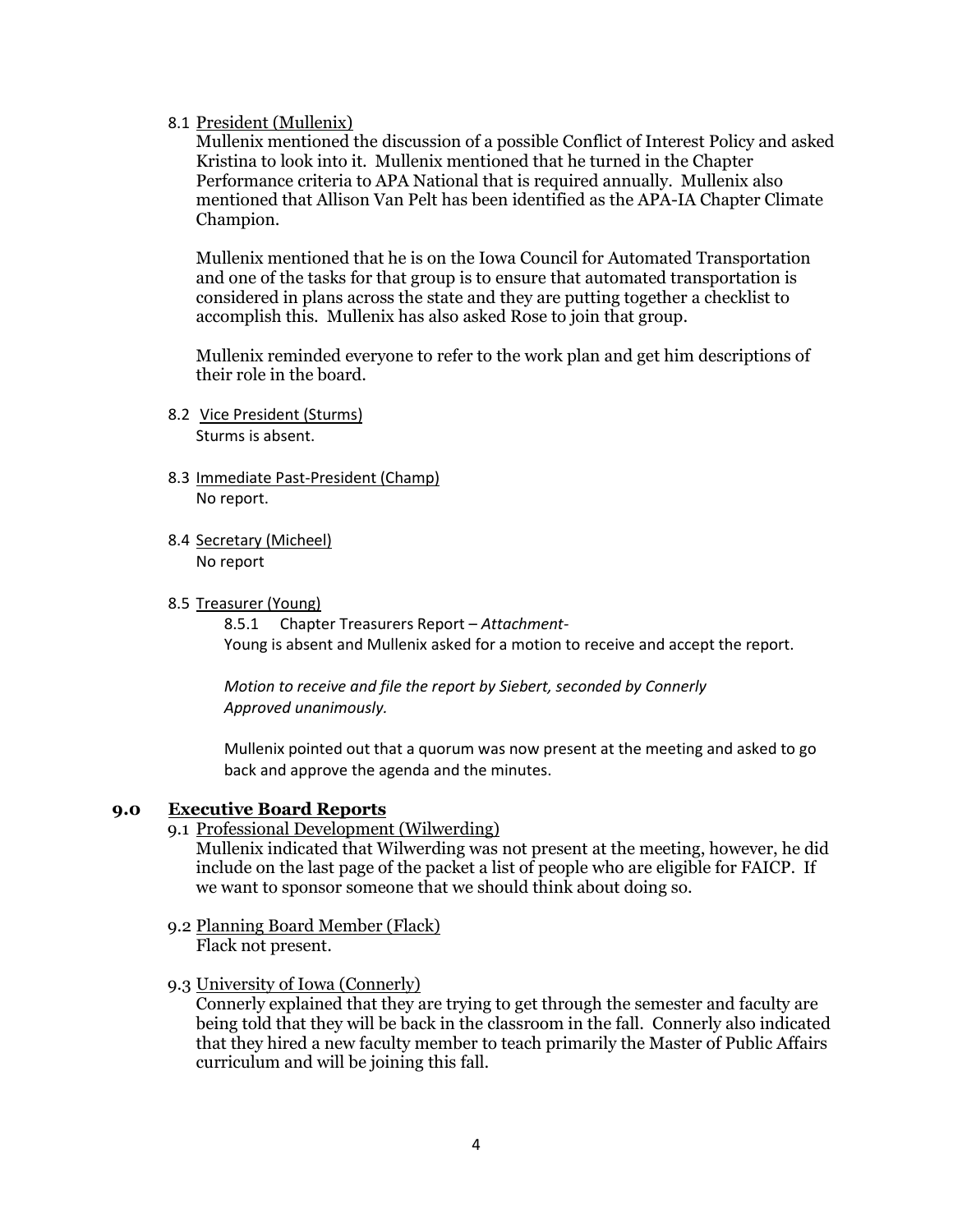The Department is transitioning the School Directors and the announcement will come soon.

Van Steenhuyse and Wilwerding thanked Chuck for all of his work on the Board.

- 9.4 Iowa State University (Owusu) Owusu absent.
- 9.5 At-Large Representative (Holz/Nichols/Fleener) No reports.
- 9.6 Chapter Development Program (Janson/Russett) No reports.
- 9.7 Professional Development (Cowell) Cowell indicated that a tentative Planning on Tap series is being formulated which may include a DEI related topic.
- 9.8 Outreach / Advocacy Program (Schroder/Tiedemann) No reports.
- 9.9 Legislative and Policy Program (Van Steenhuyse) Van Steenhuyse provided an update on the legislative session including a discussion of a proposed TIF bill. Van Steenhuyse encourage members of the Board to speak to their legislators about it. Van Steenhuyse also mentioned that the Chapter's newly hired lobbyist has been working closely with him on this issue. Van Steenhuyse also discussed a proposed bill focused on local regulation of the retail sale of propane and propane accessories and a bill related to land banks.
- 9.10 Recognition / Awards Program (Bothell/Shires) No reports.
- 9.11 Public Relations / Communication Program (Seibert) Siebert reminded the Board to fill out the survey and asked people to submit topics for next month's newsletter
- 9.12 University of Iowa Graduate Program (Begay) No report.
- 9.13 Iowa State University Undergraduate Program (Daniels) Daniels mentioned that the undergraduate club is trying to get going again this semester.
- 9.14 Iowa State University Graduate Program (LaFontant) No report.
- 9.15 County Planning and Zoning Officials of Iowa (Van de Lune) No report.
- 9.16 Iowa Floodplain and Stormwater Management Association (Land) No report.